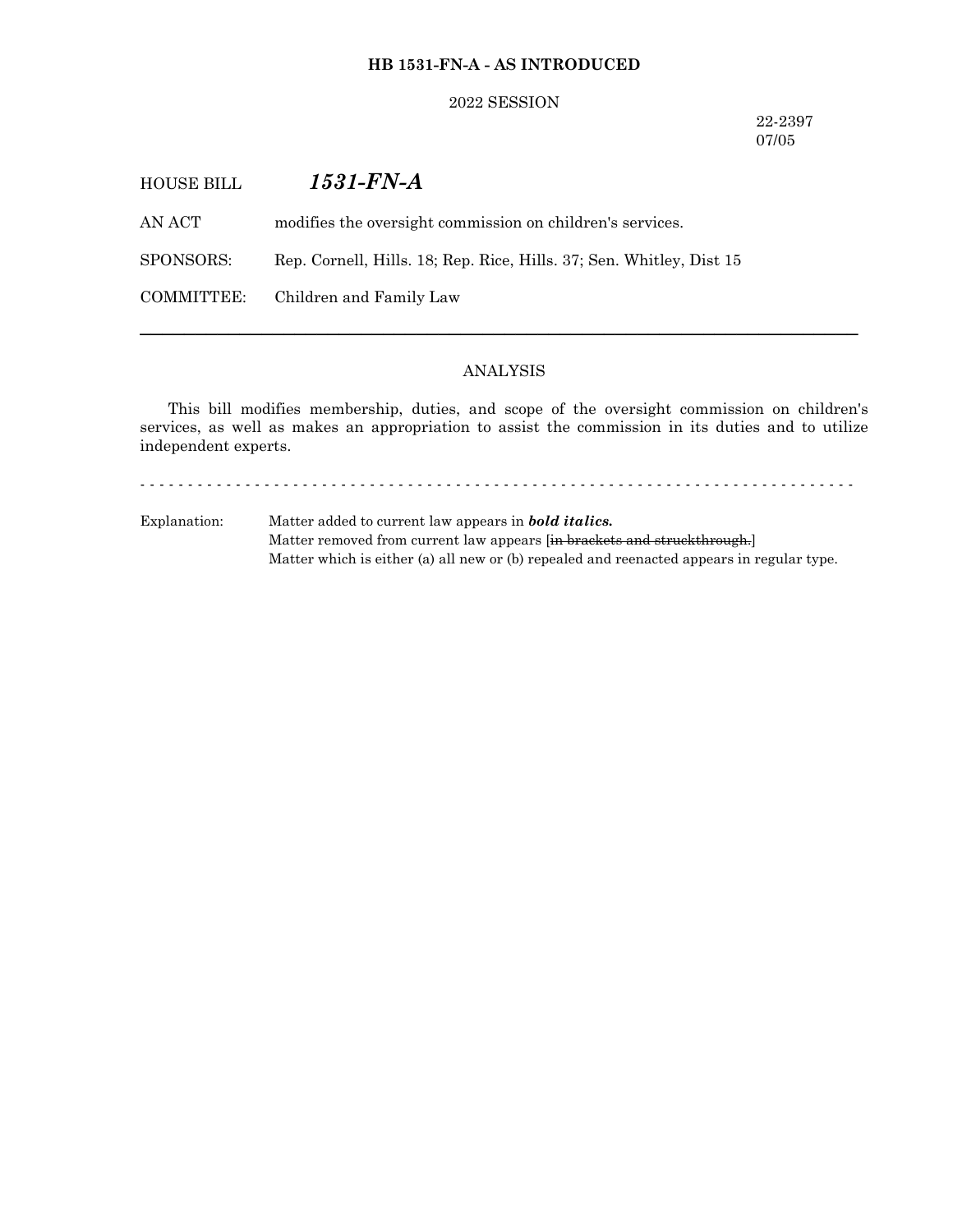#### **HB 1531-FN-A - AS INTRODUCED**

### STATE OF NEW HAMPSHIRE

*In the Year of Our Lord Two Thousand Twenty Two*

AN ACT modifies the oversight commission on children's services. *Be it Enacted by the Senate and House of Representatives in General Court convened:* 1 Office of the Child Advocate; Oversight Commission on Children's Services. RSA 21-V:10 is repealed and reenacted to read as follows: 21-V:10 Oversight Commission on Children's Services Established; Membership and Terms. I. There is hereby established a commission which shall serve in an advisory capacity to the governor and the general court regarding the delivery of effective and coordinated children's services throughout the state. The commission shall consist of the following members: (a) Seven public members, who shall serve 3-year terms, provided that initially 2 members shall serve for one year, 2 members shall serve for 2 years, and 2 members shall serve for 3 years. These members shall consist of: (1) Two members of child advocacy organizations, appointed by the speaker of the house of representatives; (2) Two members of child advocacy organizations, appointed by the senate president; (3) An individual, who is a professional, from a child serving organization, appointed by the governor; (4) An individual who was formerly a recipient of child protection, juvenile justice, or voluntary services through the division, appointed by the commission chair at the recommendation of the commission; and (5) An individual who has served or is serving as a foster parent, appointed by the commission chair at the recommendation of the commission. (b) Four legislative members, who shall serve for the biennium, whose terms shall be coterminous with their term in office, and who shall receive mileage at the legislative rate while attending to the duties of the commission. These members shall consist of: (1) Two members of the house of representatives, appointed by the speaker of the house of representatives; and (2) Two members of the senate, appointed by the president of the senate. (c) Eight executive and judicial branch members, who shall serve terms coterminous with their terms in office. These members shall consist of: (1) The attorney general, or designee; (2) The administrative judge of the circuit court, or designee; (3) The commissioner of the department of health and human services, or designee. 1 2 3 4 5 6 7 8 9 10 11 12 13 14 15 16 17 18 19 20 21 22 23 24 25 26 27 28 29 30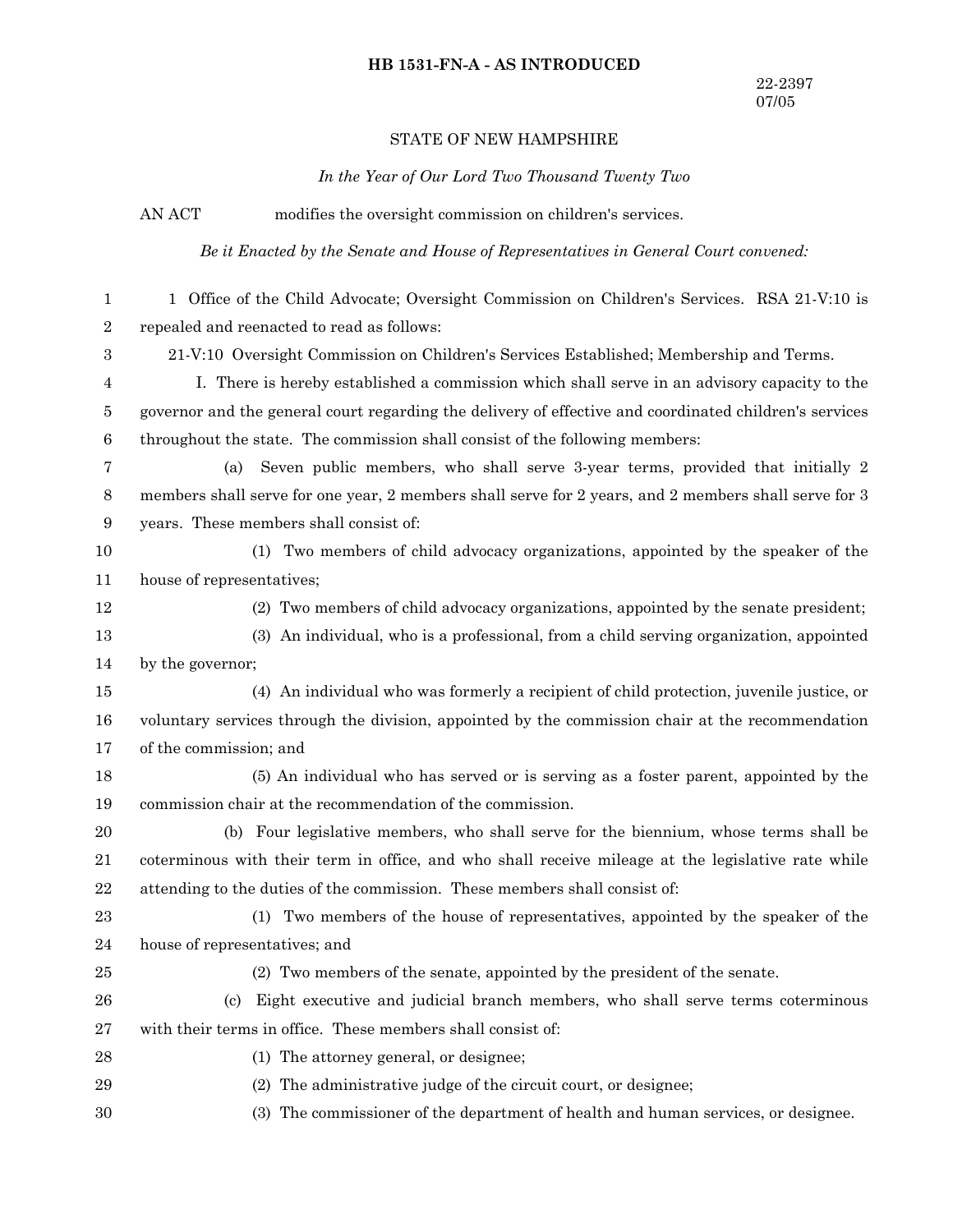## **HB 1531-FN-A - AS INTRODUCED - Page 2 -**

| $\mathbf{1}$   | (4) The director of the division for children, youth and families, department of health                 |  |  |  |  |
|----------------|---------------------------------------------------------------------------------------------------------|--|--|--|--|
| $\,2$          | and human services, or designee;                                                                        |  |  |  |  |
| $\,3$          | The director of the division of behavioral health, department of health and<br>(5)                      |  |  |  |  |
| $\overline{4}$ | human services, or designee;                                                                            |  |  |  |  |
| $\bf 5$        | The director of the division of Medicaid Services, department of health and<br>(6)                      |  |  |  |  |
| $\,6$          | human services, or designee;                                                                            |  |  |  |  |
| 7              | (7) The commissioner of the department of education, or designee; and                                   |  |  |  |  |
| 8              | (8) The director of the office of child advocate, or designee.                                          |  |  |  |  |
| 9              | (d) Three members of government groups, who shall serve 3 year terms. These members                     |  |  |  |  |
| 10             | shall consist of:                                                                                       |  |  |  |  |
| 11             | (1) A representative of the Council for Thriving Children, appointed by the council.                    |  |  |  |  |
| 12             | (2) A representative of the NH Children's System of Care Advisory Committee,                            |  |  |  |  |
| 13             | appointed by the council.                                                                               |  |  |  |  |
| 14             | (3) A representative of the New Hampshire Public Defender, appointed by that                            |  |  |  |  |
| 15             | organization.                                                                                           |  |  |  |  |
| 16             | 2 New Sections; Oversight Commission on Children's Services Established; Staffing; Duties.              |  |  |  |  |
| 17             | Amend RSA 21-V by inserting after section 10 the following new sections:                                |  |  |  |  |
| 18             | 21-V:11 Commission on the Provision of Children's Services.                                             |  |  |  |  |
| 19             | I. The commission shall elect one of its members to serve as chairperson. The executive                 |  |  |  |  |
| 20             | director of the commission shall be the director of the office of child advocate, who shall serve       |  |  |  |  |
| 21             | without additional compensation. Twelve members of the commission shall constitute a quorum.            |  |  |  |  |
| $22\,$         | The first meeting of the commission shall be held within 45 days of the effective date of this section. |  |  |  |  |
| 23             | II.(a) To assist the commission in the performance of its duties, the chairperson may create            |  |  |  |  |
| 24             | task forces.                                                                                            |  |  |  |  |
| 25             | (b) Based upon recommendations from each task force, the commission chairperson may                     |  |  |  |  |
| ${\bf 26}$     | appoint non-commission members to serve as adjunct members of each task force for a term of one         |  |  |  |  |
| $\sqrt{27}$    | year. In appointing adjunct members, the chairperson shall ensure that youth have the opportunity       |  |  |  |  |
| $\bf{28}$      | to participate directly in the work of appropriate task forces.                                         |  |  |  |  |
| 29             | (c) Each task force shall:                                                                              |  |  |  |  |
| 30             | (1) Develop a mission statement, including its goals and objectives.                                    |  |  |  |  |
| 31             | (2) Report to the commission on a regular basis concerning available programs,                          |  |  |  |  |
| $32\,$         | funding, and unmet needs.                                                                               |  |  |  |  |
| 33             | (3) Identify program areas where improved coordination is needed.                                       |  |  |  |  |
| 34             | III.<br>All executive branch departments shall provide administrative support to the                    |  |  |  |  |
| $35\,$         | commission. The executive director of the commission shall direct and coordinate the administrative     |  |  |  |  |
| 36             | support to the commission.                                                                              |  |  |  |  |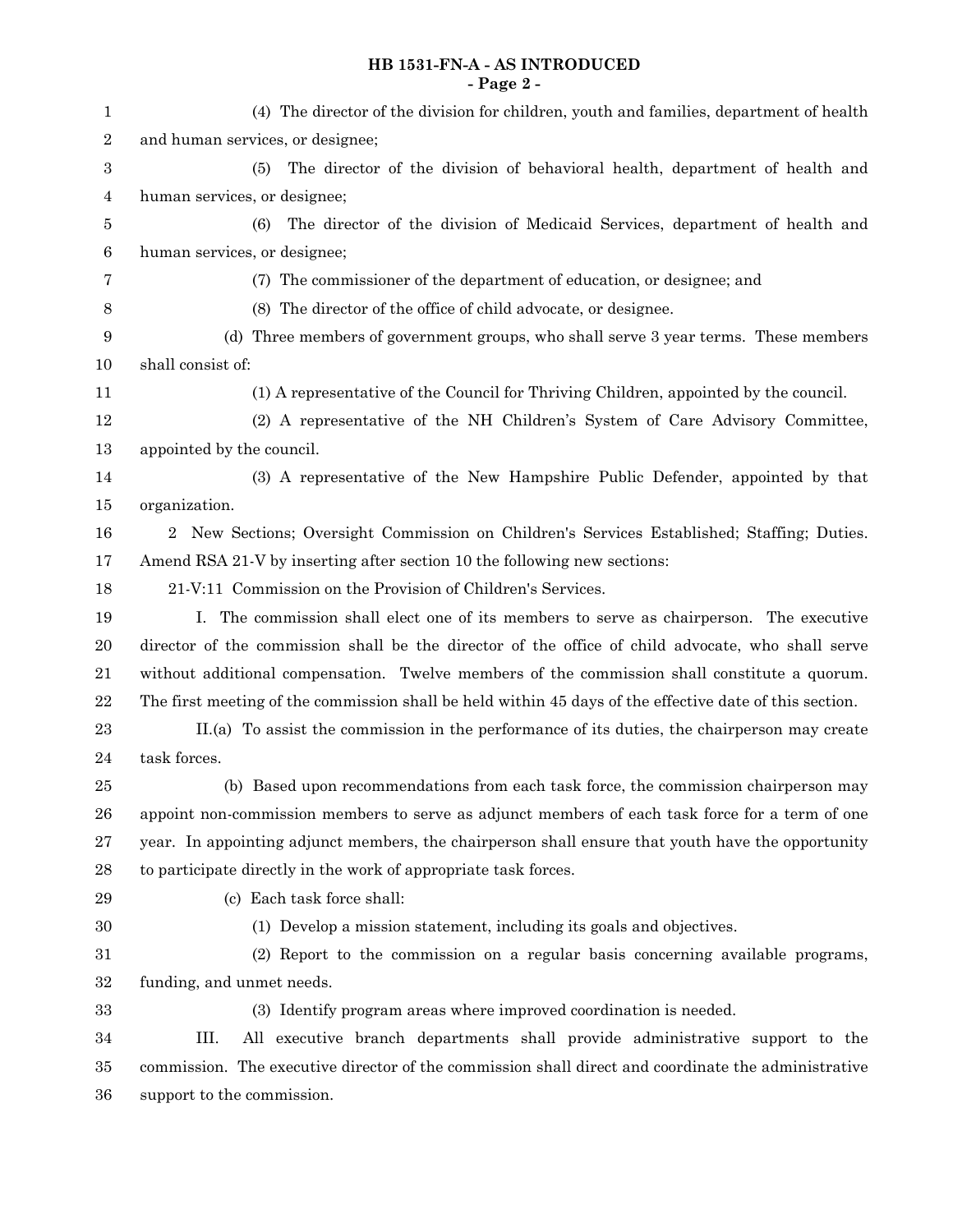**HB 1531-FN-A - AS INTRODUCED - Page 3 -**

IV. All executive branch departments shall respond promptly to written requests from the commission for information concerning children's services provided by them and the costs and funding sources for such programs and services. 1 2 3

21-V:12 Oversight Commission on Children's Services Established; Duties.

4 5

I. The oversight commission shall:

6

(a) Recommend at least 3 qualified candidates to the governor, in rank order, for appointment to the position of child advocate; except that in the case of reappointment, a single recommendation shall be sufficient. 7 8

(b) Provide oversight to the office in its effort to support an effective, comprehensive, and coordinated system of services and programs for children, youth, and families. This includes studying New Hampshire's current delivery of services to children and their families, including child protection, foster care, adoption, children in need of services, diversion, juvenile justice, residential services, residential care, behavioral health, primary prevention, early childhood, child care, early and ongoing intervention for children with developmental delays, and family support services for at risk families, and all related administrative functions, including but not limited to human resources, procurement, and quality assurance. 9 10 11 12 13 14 15 16

(c) Review with the office the efficacy of selected programs and services of executive agencies, including the characteristics of target populations, trends affecting program costs and participation, and alternative approaches to programmatic and administrative concerns. 17 18 19

(d) Collaborate with the office to identify and implement best practices on behalf of children and families. 20 21

(e) Monitor and review implementation of the memorandum of understanding entered into by the department of health and human services and the department of justice regarding the collaboration between the agencies in the investigation and prosecution of abuse and neglect cases. 22 23 24

(f) Explore and make recommendations regarding creating a unified, statewide administration of programs and services for children, youth, and their families to: 25 26

27

(1) Ensure optimal health, safety, and learning for New Hampshire children;

28

(2) Maximize prevention through data analytics and evidence-based programming;

(3) Increase program coordination and cooperation, thereby maximizing state returns on investments and helping bring additional federal and private support into the state for these programs. 29 30 31

(g) Explore and make recommendations on the development and implementation of a childhood information system to track and improve outcomes; facilitate and encourage the sharing of data between and among service providers; assist in reporting on a childhood accountability plan; and promote transparent results based on accountability of all investments allocated in children's wellbeing. 32 33 34 35 36

37

(h) Consider other policy issues as the commission deems necessary.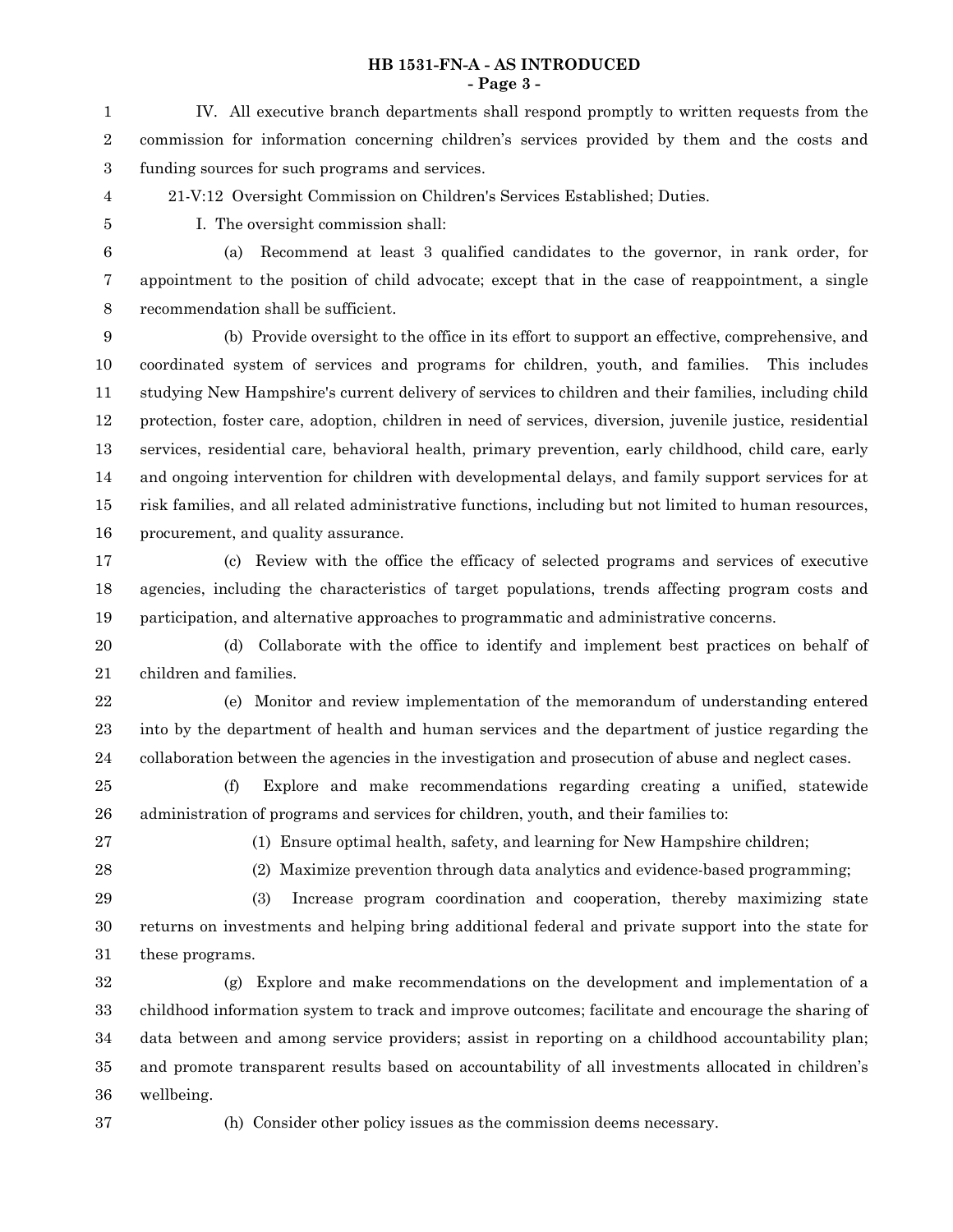#### **HB 1531-FN-A - AS INTRODUCED - Page 4 -**

II. The commission may contract with a non-governmental entity to support the work of the commission. 1 2

III. The commission shall make a yearly report to the speaker of the house of representatives, the president of the senate, the senate clerk, the house clerk, and the governor by September 1. 3 4 5

IV. The commission may consult with outside resources and state agencies, including but not limited to the department of education, the department of health and human services, the department of revenue administration, and the legislative budget office. 6 7 8

3 Appropriation; Oversight Commission on Children's Services. The sum of \$150,000 for the fiscal year ending June 30, 2023 is hereby appropriated to the oversight commission on children's services for the purpose of assisting the commission in the performance of its duties and utilizing independent experts on children's services. Of this amount, the governor shall determine if any remaining discretionary funds appropriated in the American Rescue Plan act of 2021, Public Law 117-2 or any other federal funds can be used for this purpose and any remainder shall be general funds. The governor is authorized to draw a warrant for the general fund share of said sums out of any money in the treasury not otherwise appropriated. 9 10 11 12 13 14 15 16

4 Effective Date. 17

I. Section 3 of this act shall take effect July 1, 2022. 18

II. The remainder of this act shall take effect upon its passage. 19